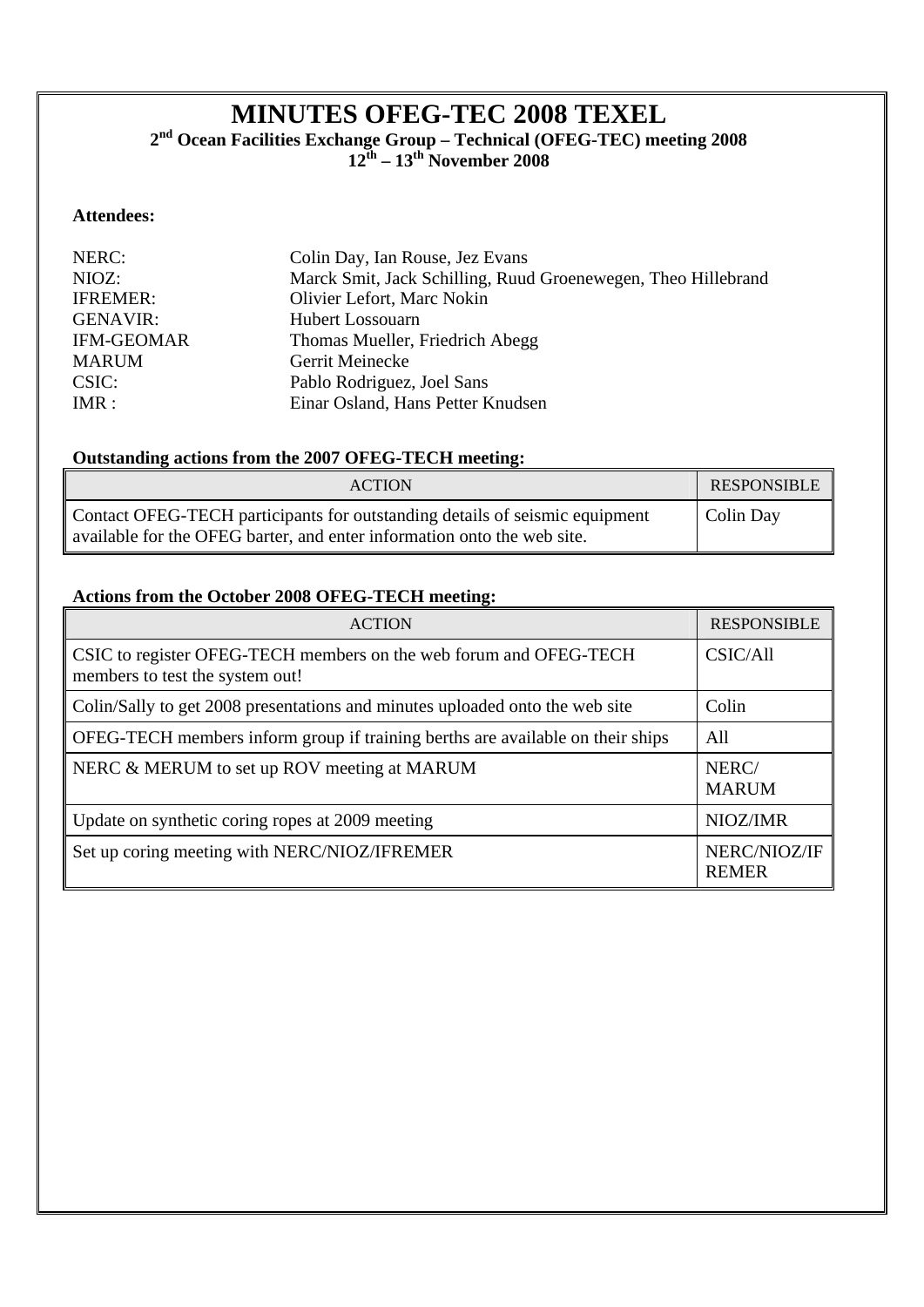## **Minutes/actions from 2007 meeting:**

Minutes discussed and agreed.

Presentations and discussions took place on the following issues:

| CSIC:           | Sensor calibration / 'in house' ship data management system |
|-----------------|-------------------------------------------------------------|
| $IMR$ :         | Fibre optic cables / deep sea coring systems                |
| NIOZ:           | Fibre optic cable development / deep sea mooring design     |
| NERC:           | ROV, AUV & towed vehicle capability                         |
| <b>IFREMER:</b> | Data acquisition/IFREMER software portfolio, Eurofleet      |
| CSIC / NERC:    | Coring operations: Capability and overview                  |
| Germany:        | Presentation on ROV/AUV/JAGO projects                       |

## **Comments and observations**

## **CSIC web forum**

CSIC presented and discussed their web based information exchange forum. During discussion views were mixed as to the benefits of web based information forums with email being identified as a suitable medium.

It was suggested that members should register with the system and try the system out and assess its effectiveness and discuss at the next meeting

Action

## **Working groups from 2007 meeting**

The three proposed working were:

*Calibration working group:* 

This group was to generate information and data on the existing OFEG member sensor calibration capabilities and requirements, with a view to assessing potential for collaboration. The output from this working group was that most members of OFEG-TECH saw limited scope for collaborating on general sensor calibration as their sensors were either being completed in house or send to companies such as Seabird for calibration.

*CTD cables fibre optic capabilities; necessary or not?* 

During the meeting it was noted there are differing views of the necessity/requirement for fibre optic CTD cables. This working group was asked to determine which OFEG organisations use fibre optic CTD cables, what equipment this capability is used for, and which equipment manufacturers plan to provide sensors requiring fibre optic capability in the future. The output was that there are no sensors requiring fibre optic cables in general use on CTD sensor frames, further discussion with a number of manufactures suggested there is limited scope for this capability in the short to medium term.

 *Ship borne software/data acquisition/processing; where are we? Where do we want to be? What are the possibilities for standardization and collaboration?* 

This broad topic has direct relevance to all OFEG members; the overview of this working group was to assess the current position of ship borne scientific software, overall future direction and the potential for collaboration. It was determined that although this is an important topic the inclusion of this area as a main theme for the EUROFLEETS working groups suggested it should be left to this group rather than duplicating work so no further action was taken on this topic.

The overview on whether further working groups should be set up as standing agenda items for OFEG-TECH was discussed and it was agreed not to. It specific items of interest are flagged by the meetings then working groups can be set up as required.